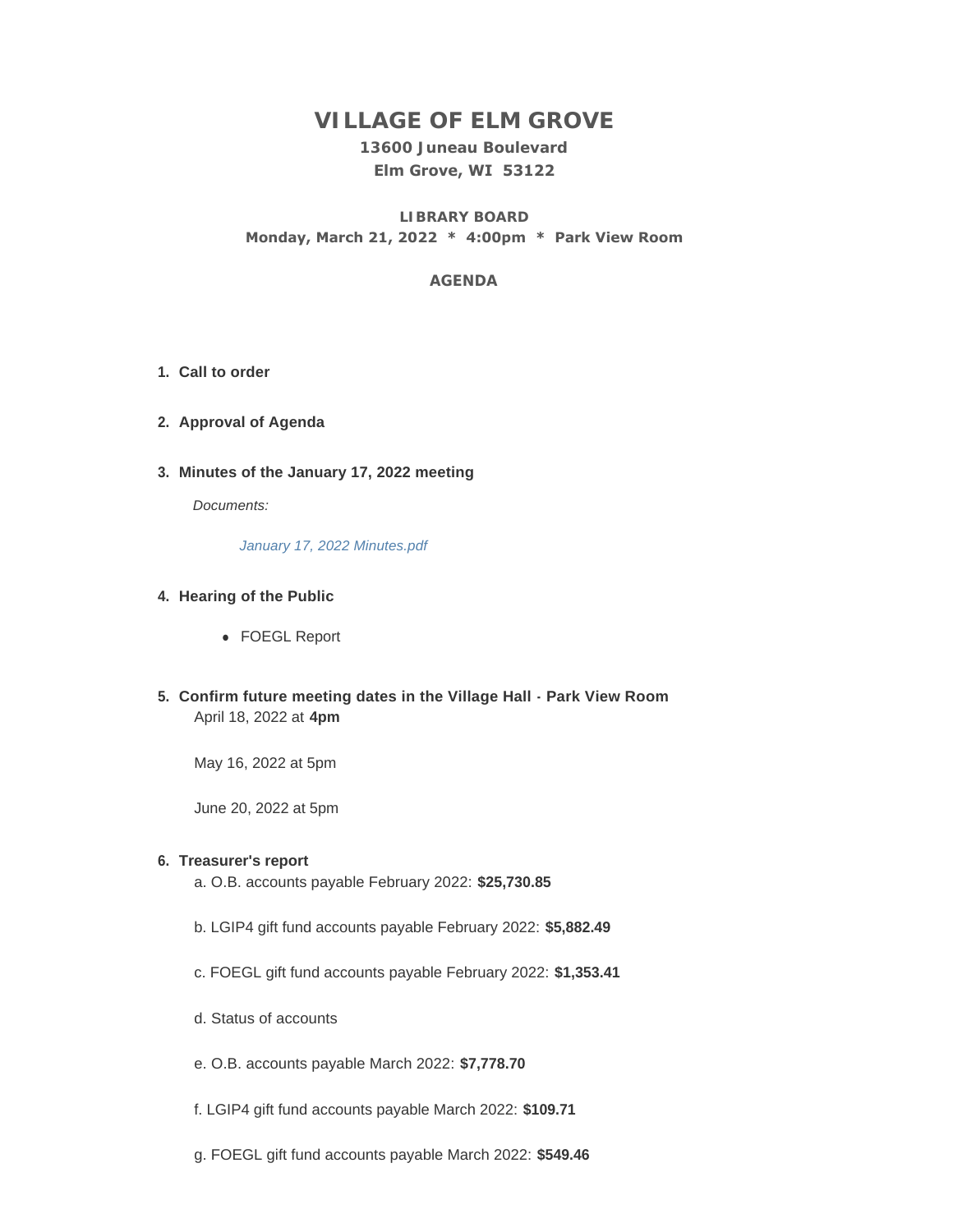#### h. Current status of accounts

#### *Documents:*

*[OB Accts FEB 2022.pdf](https://elmgrovewi.org/AgendaCenter/ViewFile/Item/11636?fileID=18307) [LGIP4 Gifts Accts FEB 2022.pdf](https://elmgrovewi.org/AgendaCenter/ViewFile/Item/11636?fileID=18308) [FOEGL GIFTS Accts FEB 2022.pdf](https://elmgrovewi.org/AgendaCenter/ViewFile/Item/11636?fileID=18309) [2022-02 Lib AP.pdf](https://elmgrovewi.org/AgendaCenter/ViewFile/Item/11636?fileID=18310) [2022-03 Lib Feb 2nd list.pdf](https://elmgrovewi.org/AgendaCenter/ViewFile/Item/11636?fileID=18311) [2022-02 Lib Ccard.pdf](https://elmgrovewi.org/AgendaCenter/ViewFile/Item/11636?fileID=18312) [12.2021 lib exp -updated.pdf](https://elmgrovewi.org/AgendaCenter/ViewFile/Item/11636?fileID=18313) [12.2021 Lib gift exp -updated.pdf](https://elmgrovewi.org/AgendaCenter/ViewFile/Item/11636?fileID=18314) [Library cash 2021 updated for AP.pdf](https://elmgrovewi.org/AgendaCenter/ViewFile/Item/11636?fileID=18315) [1.2022 Lib Rev.pdf](https://elmgrovewi.org/AgendaCenter/ViewFile/Item/11636?fileID=18316) [1.2022 lib exp \(002\).pdf](https://elmgrovewi.org/AgendaCenter/ViewFile/Item/11636?fileID=18317) [Library cash 2022 Jan.pdf](https://elmgrovewi.org/AgendaCenter/ViewFile/Item/11636?fileID=18318) [1.2022 Lib gift rev.pdf](https://elmgrovewi.org/AgendaCenter/ViewFile/Item/11636?fileID=18319) [1.2022 lib gift exp.pdf](https://elmgrovewi.org/AgendaCenter/ViewFile/Item/11636?fileID=18320) [OB Accts MAR 2022.pdf](https://elmgrovewi.org/AgendaCenter/ViewFile/Item/11636?fileID=18321) [LGIP4 Gifts Accts MAR 2022.pdf](https://elmgrovewi.org/AgendaCenter/ViewFile/Item/11636?fileID=18322) [FOEGL GIFTS Accts MAR 2022.pdf](https://elmgrovewi.org/AgendaCenter/ViewFile/Item/11636?fileID=18323) [2022-03 Lib AP.pdf](https://elmgrovewi.org/AgendaCenter/ViewFile/Item/11636?fileID=18324) [2022-03 Lib ccard.pdf](https://elmgrovewi.org/AgendaCenter/ViewFile/Item/11636?fileID=18325) [2.2022 lib rev.pdf](https://elmgrovewi.org/AgendaCenter/ViewFile/Item/11636?fileID=18326) [2.2022 lib exp.pdf](https://elmgrovewi.org/AgendaCenter/ViewFile/Item/11636?fileID=18327) [Copy of Library cash 2022 Feb.pdf](https://elmgrovewi.org/AgendaCenter/ViewFile/Item/11636?fileID=18328) [2.2022 lib gift rev.pdf](https://elmgrovewi.org/AgendaCenter/ViewFile/Item/11636?fileID=18329) [2.2022 lib gift exp.pdf](https://elmgrovewi.org/AgendaCenter/ViewFile/Item/11636?fileID=18330)*

#### **Director's report 7.**

a. Library statistics, programming and activity

b. Youth report

c. Gifts (no gifts)

*Documents:*

*[Director report 3-21-2022.pdf](https://elmgrovewi.org/AgendaCenter/ViewFile/Item/11641?fileID=18331) [EG Library Activity Report 3-2022.pdf](https://elmgrovewi.org/AgendaCenter/ViewFile/Item/11641?fileID=18332) [Youth Report January 2022.pdf](https://elmgrovewi.org/AgendaCenter/ViewFile/Item/11641?fileID=18333) [Youth Report February 2022.pdf](https://elmgrovewi.org/AgendaCenter/ViewFile/Item/11641?fileID=18334)*

#### **Old business 8.**

Update on facilities assessment progress

#### **New business 9.**

a. 2021 Wisconsin Public Library Annual Report

#### **Convene into closed session 10.**

Convene into closed session pursuant to WSS Section 19.85 [1][c] to consider employment, promotion, compensation or performance evaluation data of any public